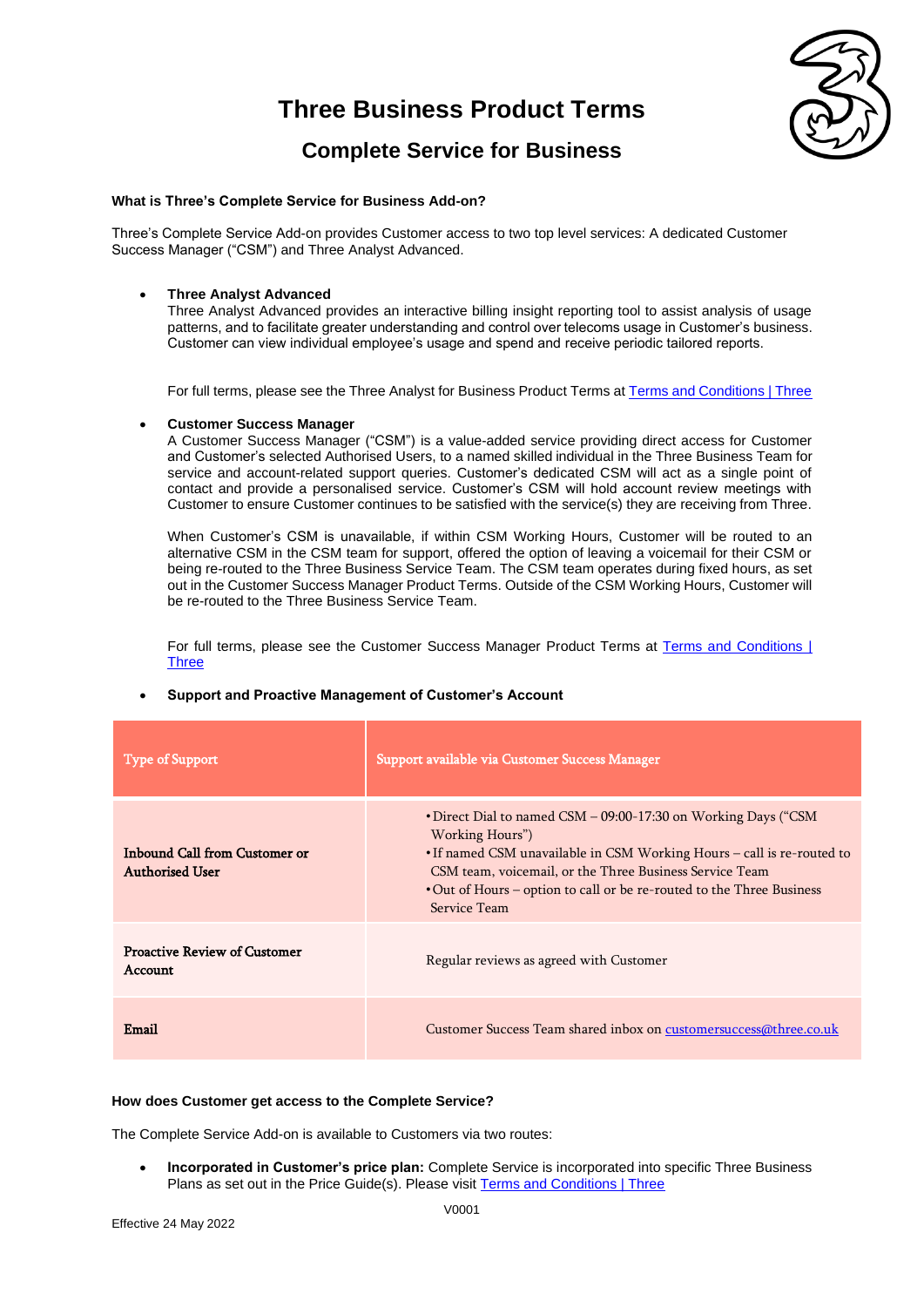

### **Complete Service for Business**

• **Purchased by Customer as a Service Add-on:** Complete Service is also available as a chargeable Addon applied at billing account level on a standalone basis.

Customer must have at least 9 months remaining on a Three Business Plan to purchase the Complete Service as a standalone Add-on. The standalone Add-on carries its own Minimum Term, and if terminated early, Customer may have to pay a Cancellation Fee as set out in the Terms and Conditions below.

### **Is the Complete Service available for all Three Business Plans?**

The Complete Service Add-on is available to Three Business customers as set out in Three's Price Guide(s) found at [Terms and Conditions | Three](https://www.three.co.uk/terms-conditions)

Where the Complete Service is available either incorporated into a Three Business Plan or purchasable as a standalone Add-on, this will be set out clearly in the Price Guide(s).

### **Terms and Conditions for the Complete Service for Business**

The supply of the Complete Service for Business under these Product Terms ("Terms") is subject to the provisions of the Terms and Conditions for using the Three Network found at [Terms and Conditions | Three](https://www.three.co.uk/terms-conditions) These Terms may be amended from time to time. The current version of the Terms is available at [Terms and Conditions | Three.](https://www.three.co.uk/terms-conditions) The term "Service" or "Complete Service" in these Terms means the Complete Service for Business Add-on.

### **1. Commencement Date**

- 1.1 The Service begins on the date Customer purchases: (i) the applicable Three Business Plan incorporating the Complete Service for Business Add-on; or (ii) the Complete Service for Business Add-on *("Complete Service Commencement Date"*), and will continue for the agreed Minimum Term of the associated Three Business Plan, or latest end date of Customer's Three Business Plan(s) if multiple plans at point of purchase, or Addon (as applicable), or until it is terminated in accordance with the terms of the Agreement.
- 1.2 If purchased as a standalone Add-on, Customer acknowledges and agrees that the Service carries an equivalent Minimum Term to Customer's Three Business Plan, or latest end date of Customer's Three Business Plan(s) if multiple plans, at point of purchase, as specified in the Agreement. *For example, if Customer has a Three Business Plan with end date 1 January 2023, and another Three Business Plan ending 5 May, Customer's Complete Service will carry a Minimum Term until 5 May 2023*. The Service will be coterminus with the last Three Business Plan on Customer's billing account.
- 1.3 Customer may access the full Complete Service from the date they receive confirmation that their Customer Success Manager Service has been provisioned, and that their Three Analyst Service has been provisioned. Prior to this, Customer can access support via the Three Business Service Team.
- 1.4 Three will use reasonable efforts to provision the Service within 7 Working Days following the Complete Service Commencement Date, but Customer acknowledges and agrees that all dates are estimates, and Three has no liability for any failure to provide the Service by any specific date or timeframe.

### **2. Minimum Term and Cancellation Fees**

- 2.1 Where purchased as a standalone Add-on, the Minimum Term for the Service commences on the Complete Service Commencement Date and will continue for the Minimum Term of Customer's Three Business Plan (as set out in Clause 1), and thereafter continue on a recurring monthly basis in accordance with the applicable Three Business Plan until terminated on 30 days written notice to Three. Unless agreed otherwise, Customer must have at least 9 months remaining on a Three Business Plan to be eligible to purchase the Complete Service for Business Add-on. The Add-on will be co-terminus with the associated Three Business Plan. *Example (1): Customer has Adapt 25 Plan with 17 months remaining in its Minimum Term. Customer can purchase Complete Service which will carry its own Minimum Term of 17 months. Example (2): Customer has Adapt 25 Plan with 8 months remaining in its Minimum Term. Customer cannot purchase the Complete Service Add-on.* Customer shall be liable for all Charges accruing in respect of the provision of the Service during the applicable termination notice period.
- 2.2 In the event Customer terminates the Service within the applicable Minimum Term, Customer may be liable for an early Cancellation Fee, calculated as follows: *Months remaining on associated Three Business Plan x Add-on Monthly Charge.*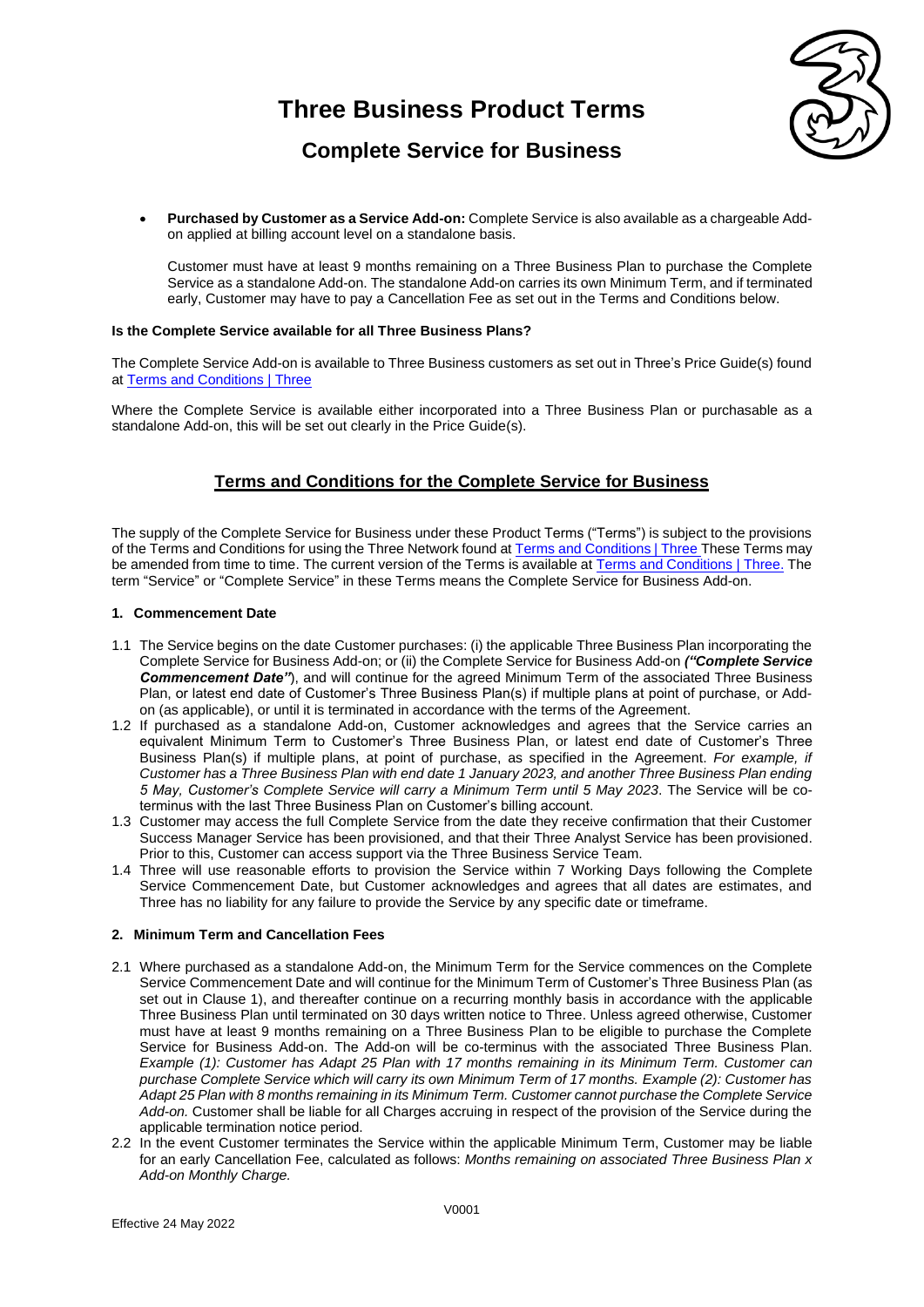

### **Complete Service for Business**

2.3 Where incorporated as part of the applicable Three Business Plan, the Minimum Term for the Service is as per the associated Three Business Plan. To view the Price Guide(s), please visi[t Terms and Conditions | Three](https://www.three.co.uk/terms-conditions)

### **3. Charges and Payment**

- 3.1 Where the Service is purchased as a chargeable Add-on, Charges will commence on the Complete Service Commencement Date, and continue to be payable on a monthly recurring basis until Customer's applicable Three Business Plan is terminated.
- 3.2 Customer agrees to pay all Charges for the Service in accordance with the terms of the Agreement. The Monthly Charge applies at billing account level and will be charged to Customer's monthly bill on a recurring basis.
- 3.3 Should Customer disagree with any of the Charges appearing on a bill issued by Three in connection with the Service, Customer should raise a dispute in accordance with the terms of the Agreement.
- 3.4 If Customer fails to pay the bill in full by the due date, Three reserves all rights of recourse as set out in the terms of the Agreement, or these Terms.
- 3.5 Three may increase Charges for the Service at any time, giving 30 days' prior notice.

### **4. Complete Service**

- 4.1 In order for Customer to use the Service, and for Three to provision the Service, it is conditional on Customer's: (i) Acceptance of these Terms, the Three Analyst for Business Product Terms, and the Customer Success Manager Product Terms; and (ii) compliance at all times with the terms of the Agreement as defined in clause 1.2 of the Terms and Conditions for using the Three Network, found at [Terms and Conditions | Three.](https://www.three.co.uk/terms-conditions) Customer's or their Authorised Users use of the Service shall be deemed acceptance of these conditions.
- 4.2 Subject to the terms of the Agreement including these Terms, and the payment of all Charges due (where applicable), Three will provide to Customer during the Minimum Term, access to the Service for their internal business purposes as necessary for the purposes set out in the Agreement. No other rights are granted or provided by Three.
- 4.3 Customer acknowledges and agrees that provision of Three Analyst and Customer Success Manager are subject to their respective Product Terms at [Terms and Conditions | Three](https://www.three.co.uk/terms-conditions)
- 4.4 If Customer has the Complete Service, Customer acknowledges and agrees that Three will have access to Customer's Three Analyst Service in order to set up users, troubleshoot or provide advice on usage.
- 4.5 If the Complete Service is incorporated into Customer's Three Business Plan, it is mandatory and cannot be opted out of. There will be no reduction to the Monthly Charge if the Complete Service is not utilised by Customer.
- 4.6 Three may change these Terms or change, suspend, discontinue, update or upgrade the Service in order to ensure compliance with new legal or technological developments, and to protect against new or emerging security issues. If the changes are likely to disadvantage Customer, Three will provide a minimum of 30 days' notice. By continuing to use the Service after that time, Customer is expressing and acknowledging acceptance of the changes.

### **5. Use Restrictions**

- 5.1 Customer agrees:
	- 5.1.1 the Service is provided for Customer's internal use and Customer shall not permit access to the Service to any third party through any means;
	- 5.1.2 to use the Service only for purposes that are permitted by (i) the Agreement (ii) the Terms; and (iii) any applicable law or regulation; or (iv) any license or authorisation applicable to Customer or Three;
	- 5.1.3 not to do anything which damages or adversely affects the performance of the Service (nor permit any other person to do so) for themselves or other Three customers, or that may cause degradation of service levels to other Three customers as determined by Three (acting reasonably);
	- 5.1.4 not to store, distribute, or transmit any material through the Service that is unlawful, harmful, threatening, defamatory, obscene, harassing or racially or ethnically offensive; facilitates illegal activity; depicts sexually explicit images; or promotes unlawful violence, discrimination based on race, gender, colour, religious belief, sexual orientation, disability, or any other illegal activities;
	- 5.1.5 not to transfer, temporarily or permanently, any of their rights under the Agreement;
	- 5.1.6 not to use the Service in such a way it constitutes a violation or infringement of the rights (including intellectual property rights) of any person, firm or company; or
	- 5.1.7 not to access (or attempt to access) the Service by any means other than through the interfaces provided by Three.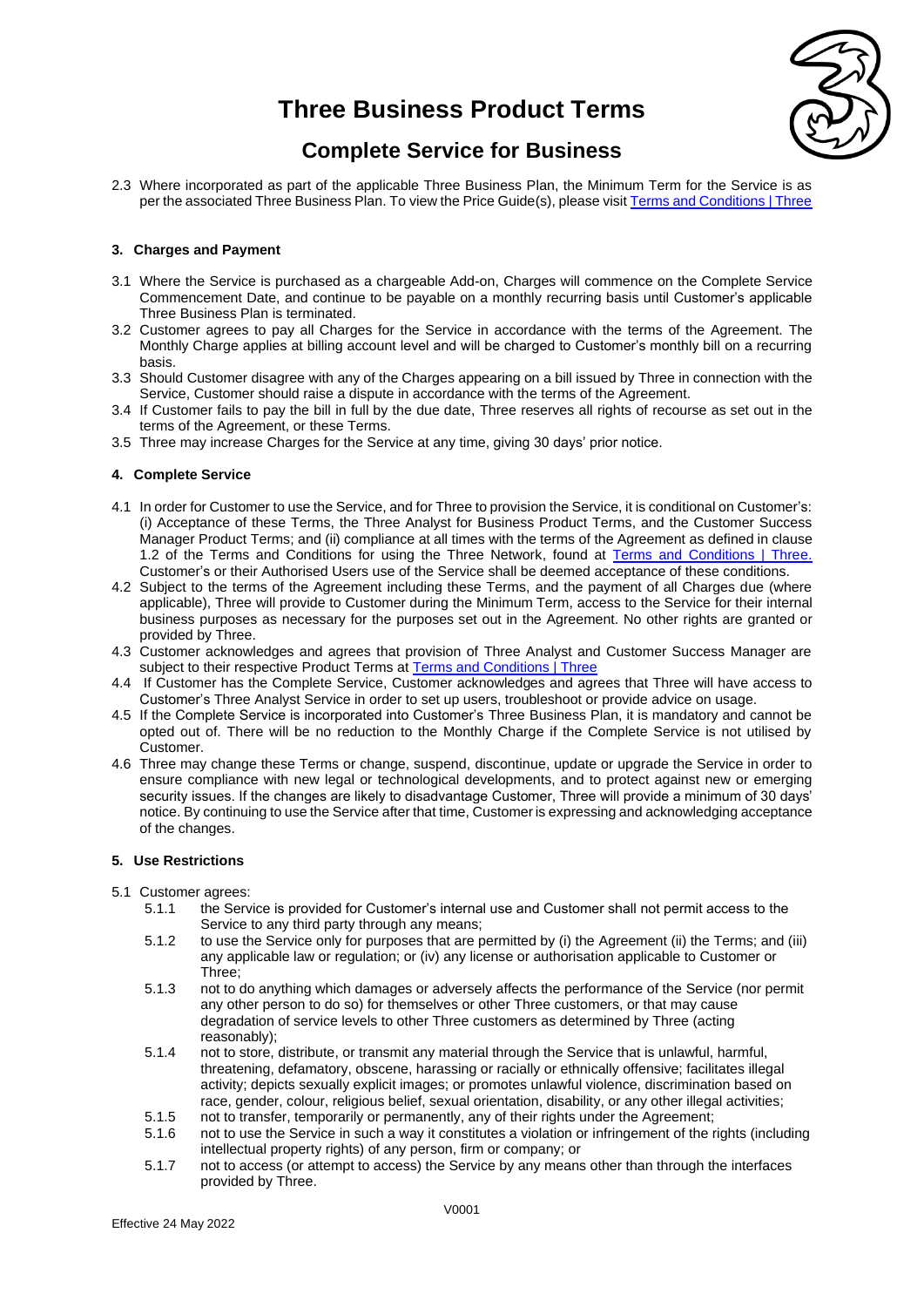

## **Complete Service for Business**

- 5.2 Customer must use the Service in accordance with any reasonable instructions given by Three and shall not attempt to circumvent any applicable security at any time.
- 5.3 Customer shall be liable for any acts and/or omissions of any Authorised User, or any other persons authorised by them to access the Service.
- 5.4 Three may (in its sole discretion for operational, technical, or commercial reasons) determine that it may not be able to provide some or all requested components of the Service and reserves the right to offer Customer:
	- 5.4.1 the remaining components of the Service;<br>5.4.2 an equivalent or improved service to repla
	- 5.4.2 an equivalent or improved service to replace the Service; or<br>5.4.3 where purchased as a chargeable Add-on, the right to cand
	- where purchased as a chargeable Add-on, the right to cancel the Service (without liability) and refund any applicable Charges that Customer has paid for the Service not provided.

### **6. Warranties**

- 6.1 Three warrants that the Service to be provided under the Agreement will be performed with reasonable skill and care.
- 6.2 Customer acknowledges that they have assessed for themselves the suitability of the Service for their requirements, and that Three does not warrant that the Service will be suitable for such requirements.
- 6.3 Three does not represent or warrant that the operation of the Service will be uninterrupted, fault-free or errorfree. If Customer suffers any disruption to the Service, Customer should contact Three in accordance with the Terms and Conditions for using the Three Network for Business customers, found at [Terms and Conditions |](https://www.three.co.uk/terms-conditions)  **[Three](https://www.three.co.uk/terms-conditions)**
- 6.4 Except as expressly stated above, all other warranties, conditions, terms, undertakings, and representations, expressed or implied, statutory or otherwise, in connection with the Complete Service or any services provided to the Customer ancillary or incidental to the use of the Complete Service, are hereby excluded to the fullest extent permitted by law.

### **7. Complete Service Support**

- 7.1 Three will respond to Customer queries or reported faults as soon as reasonably practicable by taking service support measures it deems appropriate.
- 7.2 For the purposes of making improvements to the Service, scheduled unavailability may be required from time to time. Three will use reasonable efforts to schedule unavailability in a manner that minimises disruption to Customer, but excludes all liability.

### **8. Liability (Limitations and Exclusions)**

- 8.1 These Terms shall apply in addition to the terms set out in Terms and Conditions for using the Three Network for Business customers, found at [Terms and Conditions | Three](https://www.three.co.uk/terms-conditions)
- 8.2 Three shall not be liable to Customer, their Users or any third party, for any direct, indirect, special, exemplary, incidental or consequential loss including, but without limitation, loss of profit, loss of revenue, capital expenditure or loss of goodwill, resulting from any claim including, without limitation a claim for breach of contract, in tort, for negligence, for breach of warranty or otherwise and whether or not foreseeable, and including, but without limitation, arising as a result of: (a) any unauthorised third party access to the Service; or (b) the suspension or termination of the Service (as permitted by the Agreement).
- 8.3 Three shall not be liable for non-performance of the Service.

### **9. Suspension of the Complete Service**

- 9.1 Three may change these Terms and change, suspend, or discontinue the Service at any time.
- 9.2 In addition to the rights of suspension set out within these Terms and the Terms and Conditions for using the Three Network for Business customers found at [Terms and Conditions | Three](https://www.three.co.uk/terms-conditions) Three reserves the right to suspend the Service pending investigation where:
	- 9.2.1 it reasonably suspects any of the requirements in these Terms have been breached by Customer, and reserves the right to terminate the Agreement immediately (without cost or liability on the part of Three) where such breach has taken place;
	- 9.2.2 in the event of an emergency, including complying with any request of an emergency service organisation:
	- 9.2.3 maintenance; or
	- 9.2.4 to comply with any law, regulation, court order or governmental request or order
- 9.3 Any suspension of the Service shall not exclude Three's right to subsequently terminate the Agreement.
- 9.4 For impact on Customer's Three Analyst Service or Customer Success Manager Service, please visit the applicable Product Terms a[t Terms and Conditions | Three](https://www.three.co.uk/terms-conditions)